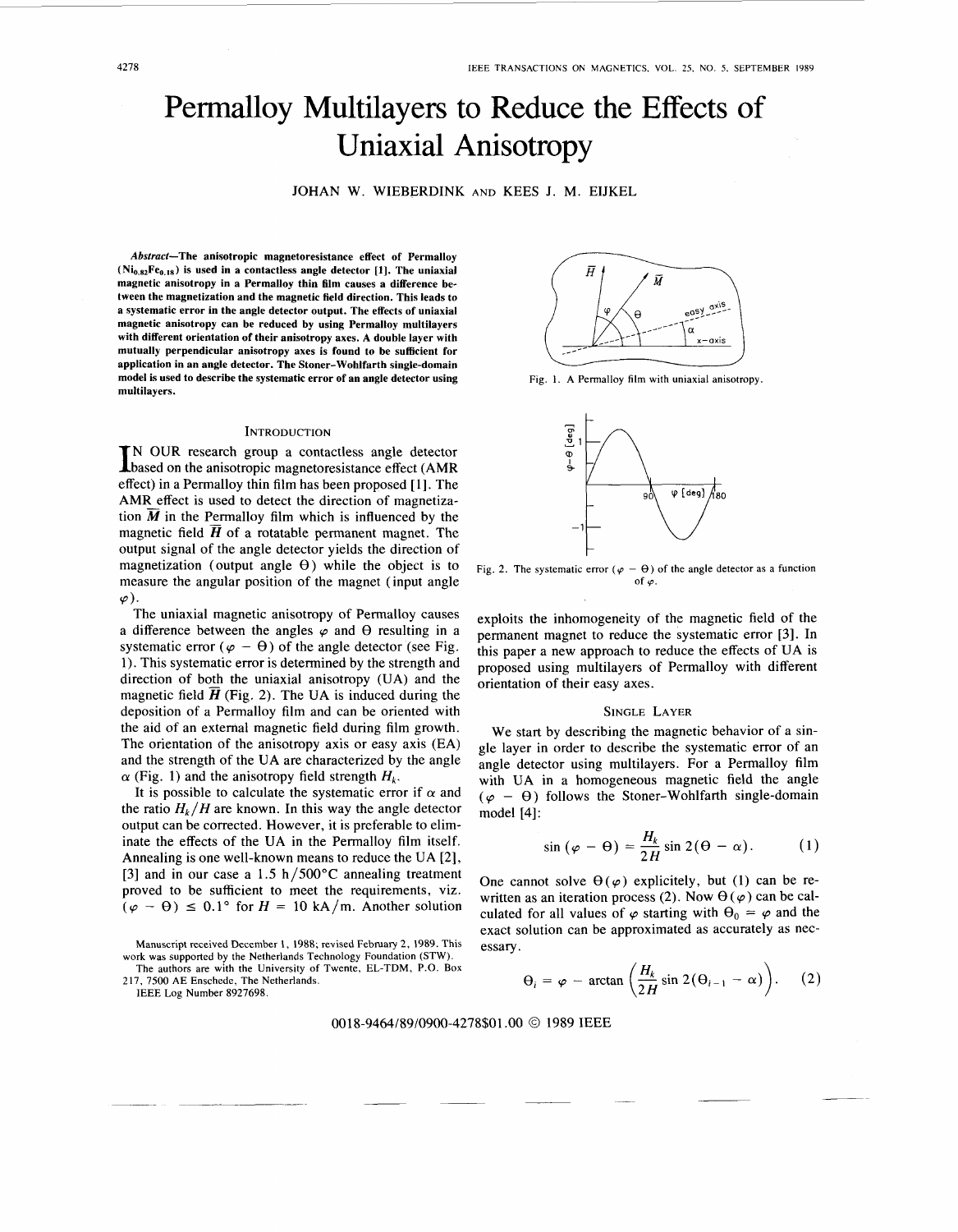Alternatively, one can approximate ( $\varphi - \theta$ ) ( $\varphi$ ) with the first two terms of a simple Fourier series derived from (1). This Fourier series (3) clearly shows how ( $\varphi - \theta$ ) depends on  $\varphi$  and the ratio  $H_k/H$  and is very appropriate for describing the systematic error of multilayers.

$$
(\varphi - \Theta)(\varphi) \approx \frac{H_k}{2H} \sin 2(\varphi - \alpha)
$$

$$
-\left(\frac{H_k}{2H}\right)^2 \sin 4(\varphi - \alpha). \quad (3)
$$

For a single-layer Permalloy film we have  $H_k \approx 450$  $A/m$ , so the maximum systematic error of the angle detector at  $H = 10$  kA/m is  $1.3^{\circ}$  (Fig. 2).

#### **MULTILAYERS**

The effect of the UA in a Permalloy film on the performance of the angle detector can be reduced by using multilayers of Permalloy with different easy-axis orientation. This is obvious from the fact that a single layer with two mutually perpendicular easy axes with equal anisotropy constants  $K_{\nu}$  is magnetically isotropic. The total anisotropy energy  $E_a$  of such a film is independent of  $\Theta$ :

$$
E_a = K_u \sin^2 \Theta + K_u \sin^2 \left(\Theta + \frac{\pi}{2}\right) = K_u.
$$
 (4)

Metzdorf *[5]* managed to reorient a part of the anisotropy in the hard axis direction and realized isotropic Permalloy films. However, the magnetic properties of these films are not stable in a magnetic field for the desired operating temperatures of the angle detector. In order to approximate the ideal situation we realize multilayers with different EA orientation.

We used a computer simulation to calculate the systematic error of a double- and four-layer and determine its maximum value (Table I). Here, an ideal situation is considered: the  $H_k$ , and thickness  $t_i$  of the layers  $(i = 1, 2)$ or  $1 \cdot \cdot \cdot 4$ ) are equal and the angle between the EA of subsequent layers is exactly  $\pi/2$  (double-layer) or  $\pi/4$ (four-layer). The influence of exchange and magnetostatic interaction between the layers is neglected.

A ferromagnetic exchange interaction between the layers would try to align their magnetization and would cause an additional decrease of the systematic error. An antiferromagnetic exchange interaction or a magnetostatic interaction would try to direct the magnetizations antiparallel and would increase the systematic error.

The computer simulation uses the iteration method *(2)*  with the corresponding  $\alpha_i$  to calculate the exact magnetization direction in each layer of a multilayer film. The average magnetization direction of a film,  $\Theta(\varphi)$ , is defined as the average value of  $\Theta_i$  over the number of layers. The averaging mechanism that occurs in the angle detector includes the nonlinear AMR effect, but for  $H \gg H_k$ both averaging mechanisms provide approximately equal results. Table I shows the maximum values of  $(\varphi - \tilde{\theta})(\varphi)$  as a function of the number of layers (ver-

**TABLE I MAXIMUM OF**  $(\varphi - \tilde{\Theta})(\varphi)$  **OF MULTILAYERS FOR DIFFERENT VALUES OF** *Hk/H* 

| $(\varphi - \tilde{\Theta})_{\text{max}}$<br>(in degrees) | $H_k/H =$ |        |          | Function                              |
|-----------------------------------------------------------|-----------|--------|----------|---------------------------------------|
|                                                           | 0.2       | 0.1    | 0.05     | $(\varphi - \tilde{\Theta})(\varphi)$ |
| Single-layer                                              | 5.8       | 2.9    | 1.5      | $sin(2\varphi)$                       |
| Double-layer                                              | 0.57      | 0.15   | 0.036    | $sin(4\varphi)$                       |
| Four-layer                                                | 0.014     | 0.0089 | 0.000056 | $sin(8\varphi)$                       |

tical) and the value of  $H_k/H$  (horizontal). In the last column the shape of ( $\varphi - \tilde{\Theta}$ ) as a function of  $\varphi$  is given. From Table I it is clear that (5) approximates the systematic error of multilayers ( $\alpha_1 = 0$ ):

$$
(\varphi - \tilde{\Theta})(\varphi) \approx C_n \left(\frac{H_k}{2H}\right)^n \sin(2n\varphi),
$$
  
with  $C_1 = 1$ ,  $C_2 = -1$ , and  $C_4 = 2.5$  (5)

with *n* being the number of layers. The same result can be obtained by using **(3)** for the successive Permalloy layers of a film. One simply has to add the expressions for  $(\varphi - \theta_i)(\varphi)$  to obtain  $(\varphi - \tilde{\theta})(\varphi)$ . In case of a doublelayer the sin ( $2\varphi$ ) term is eliminated and in case of a fourlayer the sin  $(4\varphi)$  term is also eliminated.

In a nonideal situation the above terms are not completely eliminated due to differences in the  $H_{k,i}$ ,  $t_i$ , and  $\alpha_i$ of the layers, caused by technological inaccuracies. In that case,  $(\varphi - \tilde{\theta}) (\varphi)$  can be approximated with the first three terms of a Fourier series (6). The coefficients  $c_1$ ,  $c_2$ , and  $c_4$  denote the strength of the corresponding Fourier terms and depend on the ratio  $H_k/H$  and the technological accuracy. The constants  $\delta_1$ ,  $\delta_2$ , and  $\delta_4$  represent the phase of the Fourier terms and depend on the field direction at  $\varphi = 0$  with respect to  $\alpha_1$ . The quality factors  $q_1, q_2$ , and  $q_4$  defined in (6) are independent of  $H_k/H$ . They indicate the success of the technological realization. For an ideal double-layer we find  $q_1 = 0$ , while an ideal four-layer  $yields q_1 = q_2 = 0.$ 

$$
(\varphi - \tilde{\Theta})(\varphi) = c_1 \sin (2\varphi + \delta_1) - c_2 \sin (4\varphi + \delta_2)
$$
  
+  $c_4 \sin (8\varphi + \delta_4) + \cdots$   

$$
\approx q_1 \frac{H_k}{2H} \sin (2\varphi + \delta_1)
$$
  
-  $q_2 \left(\frac{H_k}{2H}\right)^2 \sin (4\varphi + \delta_2)$   
+  $q_4 \left(\frac{H_k}{2H}\right)^4 \sin (8\varphi + \delta_4).$  (6)

If  $(\varphi - \tilde{\Theta}) (\varphi)$  is determined for a multilayer, the anisotropy field strength of the Permalloy can be calculated from the Fourier coefficients in (6). This is, of course, an approximation of the actual anisotropy field strengths  $H_{k,i}$  of the different layers. The value of the anisotropy field strength calculated this way will be called  $\tilde{H}_k$ . It is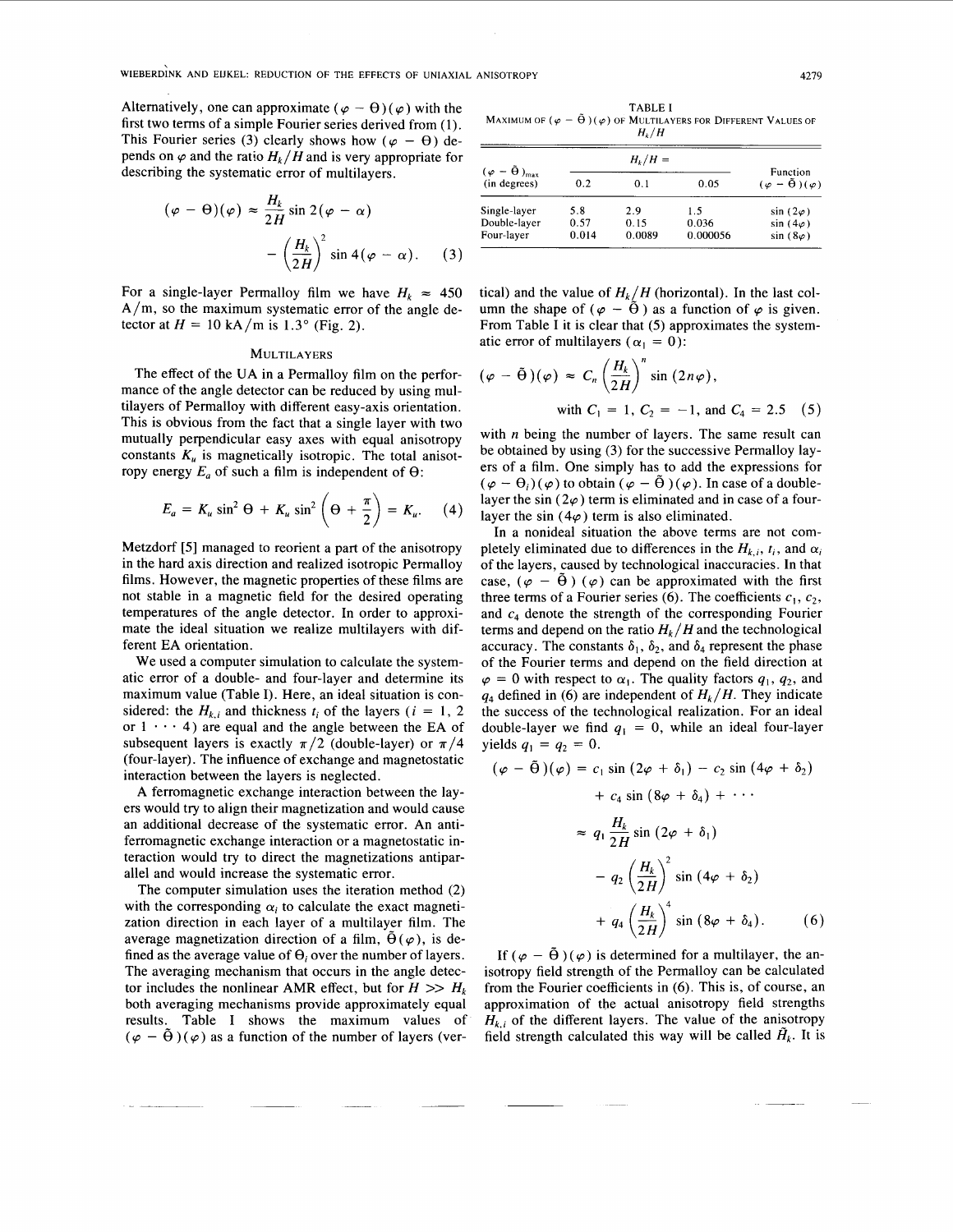derived from the first term in (6) which is completely present

double-layer: 
$$
\tilde{H}_k = 2H\sqrt{c_2}
$$
  
four-layer:  $\tilde{H}_k = 2H\sqrt{\frac{c_4}{2.5}}$  (7)

# **TECHNOLOGY**

The Permalloy (82 at % Ni and 18 at % Fe) films are RF sputtered on oxidized silicon wafers and a fixed bias field of **2** kA/m is used during film growth to direct the easy-axis orientation. In order to realize multilayers with different EA in our sputtering system it is necessary to break the vacuum and rotate the wafer by hand.

In our case, the bias field is too weak to induce a new EA in the next layer so the EA of the previous layer is continued [6]. We used an intermediate layer of chromium to interrupt the continuity of the Permalloy film growth. Chromium is very suitable because a thin layer of **3** nm is sufficient for magnetic separation [7] while the resistivity of Cr is relatively high. Therefore, the Cr layer hardly influences, that is, short-circuits, the AMR effect in the Permalloy layers (thickness 25 or 50 nm) and does not disturb the AMR signal of the angle detector.

Application of a ferromagnetic intermediate layer would establish exchange interaction between the Permalloy layers and would further reduce  $(\varphi - \tilde{\theta}) (\varphi)$ . However, the actual advantage is negligible, because the maximum angle between the magnetization directions in neighboring films is small for the field strengths used in the angle detector. Consequently, the domain wall between subsequent Permalloy layers, having a width of a few nanometers, is restricted to the intermediate layer, so the exchange interaction has no influence on the magnetization orientation in the Permalloy layers. In order to obtain a symmetrical structure, extra Cr bottom and top layers are needed (Fig. 3). Otherwise, the values of  $H_{k,i}$  and coercivity  $H_{c,i}$  of separate Permalloy layers differ considerably.

In practice, three technological problems remain: The accuracy of the angle between the easy axes is determined by both the inhomogeneity of the bias field and the manual rotation of the wafer. Thickness variations within one layer up to 10 percent occur in our sputtering system due to the inhomogeneous sputter process, causing thickness differences between the layers of a multilayer film. This is a consequence of the small sputter target and the influence of the bias field on the plasma distribution.

## **CHARACTERIZATION**

An Inductive Hysteresis Meter (IHM) is used to determine the  $H_{c,i}$ ,  $H_{k,i}$ , and saturation magnetic moment  $\mathfrak{M}_{s,i}$  of both layers ( $i = 1, 2$ ) of a double-layer. The layer thickness  $t_i$  is assumed to be proportional to  $\mathfrak{M}_{s,i}$ . The *32-H* curve of a double-layer is a superposition of the two *3n-H* curves of the separate layers. If the IHM measures



Fig. 4.  $\mathfrak{M}$ -H curve EA1 + HA2 (a) and EA2 + HA1 (b) of a double**layer.** 



**Fig. 5. A sample with point contacts in pseudo-Hall configuration.** 

the easy-axis curve of layer 1 (EAl), it also measures the hard-axis curve of layer 2 (HA2), because EA1 coincides with HA2 in a double-layer. Fig.  $4(a)$  shows the  $\mathfrak{M}$ -H curve EA1 + HA2 from which  $H_{c,1}$ ,  $\mathfrak{M}_{s,1}$ , and  $H_{k,2}$  are determined. After rotating the film **90°,** EA2 + HA1, with  $H_{c,2}$ ,  $\mathfrak{M}_{s,2}$ , and  $H_{k,1}$ , is measured (Fig. 4(b)). A fourlayer cannot be characterized with the IHM.

The Crowther method **[8]** is normally used to measure the angular dispersion in the easy-axis orientation. We used it to determine the exact angle between the different easy axes of a multilayer.

A third characterization method measures the Permalloy film in a pseudo-Hall configuration (Fig. 5). The film<br>with voltage and current point contacts is rotated over<br> $0^{\circ} \le \varphi \le 180^{\circ}$  in a magnetic field *H*  $\le 6$  kA/m and<br> $\sqrt{180^{\circ}}$  **I** and  $\sqrt{180^{\circ}}$  *I*  $\approx 6$ with voltage and current point contacts is rotated over the pseudo-Hall voltage  $V_{ph}(\varphi)$  is measured [9]. A computer program calculates  $\tilde{\Theta}(\varphi)$  and determines the Fourier components of  $(\varphi - \tilde{\Theta})(\varphi)$ .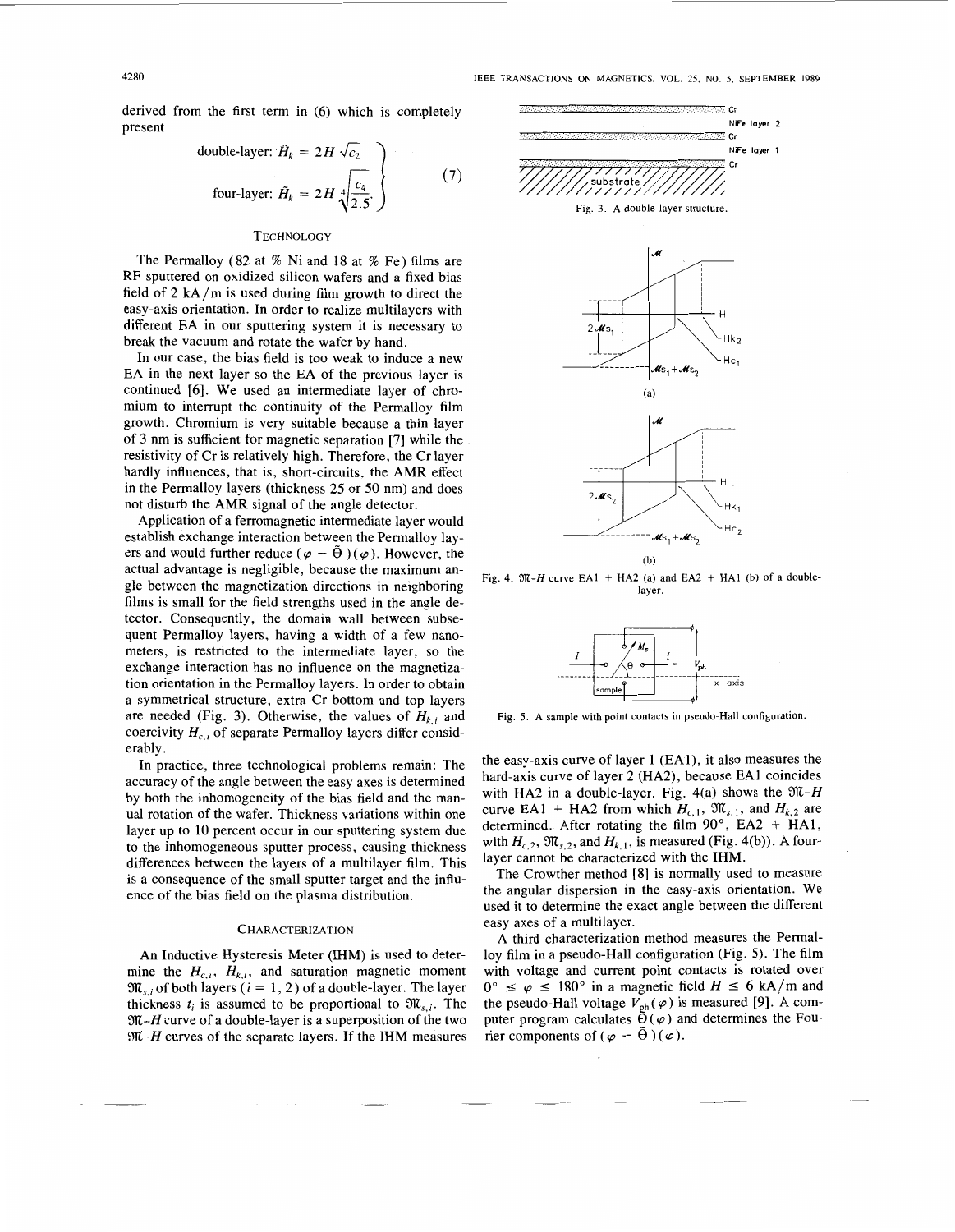#### RESULTS AND DISCUSSION

We sputtered several double-layer films, with different Cr thickness  $t_{Cr}$ , and one four-layer film. The sputtered wafers were broken into samples of  $1 \times 1$  cm<sup>2</sup>. The coercivity  $H_c$  of a double-layer is reduced  $(H_c \approx 25 \text{ A/m at}$  $t_{Cr}$  = 3 nm) and our results concerning  $H_c$  as a function of  $t_{Cr}$  agree with Herd and Ahn [10]. The differences between the  $H_{k,i}$  and  $t_i$  ( $i = 1, 2$ ) of a double-layer sample vary up to 10 percent. The maximum deviation of the easy-axis orientation with regard to the ideal orientation is found to be 7°. Each wafer contains some samples with a deviation of less than 1<sup>°</sup>. In general, the best samples are positioned at the center of a wafer and the relation between the technological success of a sample and  $(\varphi - \tilde{\theta})(\varphi)$  is always very obvious. We present the results of a successful double-layer and four-layer sample.

The systematic error  $(\varphi - \tilde{\theta})(\varphi)$  of a double-layer (Fig. 6) is a sin ( $4\varphi$ ) function with an amplitude approximately proportional to  $(H_k/2H)^2$ . For higher values of the magnetic field strength (not shown in Fig. 6), the sin (2 $\varphi$ ) term with amplitude  $q_1H_k/2H$  dominates in  $(\varphi - \tilde{\Theta})(\varphi)$ . The factor  $q_1$  indicates the suppression of the sin  $(2\varphi)$  term and should be zero for an ideal doublelayer. The amplitude of  $(\varphi - \tilde{\theta})(\varphi)$  is slightly higher than expected from the model. Therefore, the  $\tilde{H}_k$  of a double-layer, calculated using (7), is increased in comparison with the  $H_{k,i}$  of the separate layers.  $\tilde{H}_k$  is found to depend on the magnetic field strength and increases up to 600  $A/m$  at  $H = 6$  kA/m. This is not predicted by the model.

The systematic error  $(\varphi - \tilde{\theta})(\varphi)$  of a four-layer (Fig. 7) is, in an ideal case, a sin ( $8\varphi$ ) function with an amplitude proportional to  $(H_k/2H)^4$ . The sin  $(8\varphi)$  term in the film of Fig. 7 is only recognizable for the lowest magnetic field strength (500 A/m) because the sin (2 $\varphi$ ) term dominates for  $H \ge 1$  kA/m. The influence of the sin (4 $\varphi$ ) term with applitude  $q(H/2H)^2$  is paraliable field strength (500 A/m) because the sin  $(2\varphi)$  term dom-<br>inates for  $H \ge 1$  kA/m. The influence of the sin  $(4\varphi)$ term with amplitude  $q_2 (H_k/2H)^2$  is negligible because  $H_k/H \ll 1$ . Good four-layers  $(q_1 = q_2 = 0.01)$  can term with amplitude  $q_2(H_k/2H)^2$  is negligible b<br>  $H_k/H \ll 1$ . Good four-layers  $(q_1 = q_2 = 0.0$ <br>
achieve  $(\varphi - \tilde{\Theta})(\varphi) \le 0.05$ ° for  $H = 5$  kA/m.<br>
Again the behavior for the film deviates from the

Again, the behavior of the film deviates from the model: The  $\tilde{H}_k$  of the four-layer, calculated using (7), depends strongly on the magnetic field strength and varies from 350 A/m at  $H = 500$  A/m to 1 kA/m at  $H = 6$  kA/m.

The unexpected dependence of  $\tilde{H}_k$  on *H* does not occur in single-layer films. Therefore, the observed deviation from the model is ascribed to the existence of magnetic coupling between the layers, which is neglected in the model. To explain the observed effects, this coupling should tend to increase the angle between the magnetization in two neighboring layers. Such a coupling can be either magnetostatic, viz. dipolar coupling via planar demagnetization, or of an exchange type. Computer simulations show that the demagnetizing field of our films is orders of magnitude too small to account for the observed behavior. Therefore, the existence of an antiferromagnetic exchange coupling between the Permalloy layers is regarded as a candidate for the observed deviations. Such an interaction between Fe thin films across a Cr intermediate layer has recently been reported by Griinberg [l **11.** 



**Fig. 6. Measured**  $(\varphi - \tilde{\Theta})(\varphi)$  of a double-layer.  $(t_{Cr} = 3 \text{ nm}, t_{NiFe})$ 50 nm,  $H_{k,i} = 400 \text{ A/m}, q_1 \approx 0.02.$ 



**Fig. 7.** Measured  $(\varphi - \tilde{\Theta})(\varphi)$  of a four-layer.  $(t_{Cr} = 3 \text{ nm}, t_{NiFe} = 25$ nm,  $q_1 \approx 0.1$ ,  $q_2 \approx 0.1$ .)

His experiments concern epitaxially grown Fe and Cr layers, which seems to be of crucial importance for the observed pronounced antiferromagnetic coupling between the Fe layers. The question whether a weak antiferromagnetic exchange coupling between polycrystalline Permalloy layers across a thin polycrystalline Cr intermediate layer is the cause of the observed dependence of  $\tilde{H}_k$  on *H* is a very interesting one. Further experiments will be necessary to provide an insight into this problem.

## **CONCLUSIONS**

The effect of the uniaxial anisotropy on the performance of the angle detector can be reduced by using multilayers of Permalloy with different easy-axis orientation. The anisotropy field strength  $H_k$  and the thickness of each layer must be equal and the angle between their easy axes must be exactly  $\pi/2$  (double-layer) or  $\pi/4$  (four-layer). In this ideal situation, the systematic error  $(\varphi - \hat{\theta})(\varphi)$ of the angle detector is in good approximation proportional to  $(H_k/2H)^n$  sin  $(2n\varphi)$ , where *n* is the number of layers  $(n = 2, 4)$ .

In order to induce a new easy-axis orientation during deposition of a Permalloy layer on top of another Permalloy layer in a weak bias field, an intermediate layer is necessary to interrupt the continuity of the Permalloy, because otherwise the easy-axis orientation of the previous layer is continued. Chromium proved to be successful and has the advantage of not disturbing the **AMR** signal of the angle detector.

We realized double-layers that meet the requirements for application in an angle detector:  $(\varphi - \theta)(\varphi) < 0.1^{\circ}$ for  $H = 10 \text{ kA/m}$ . The model predicts an even better performance of four-layers but they require a more accu